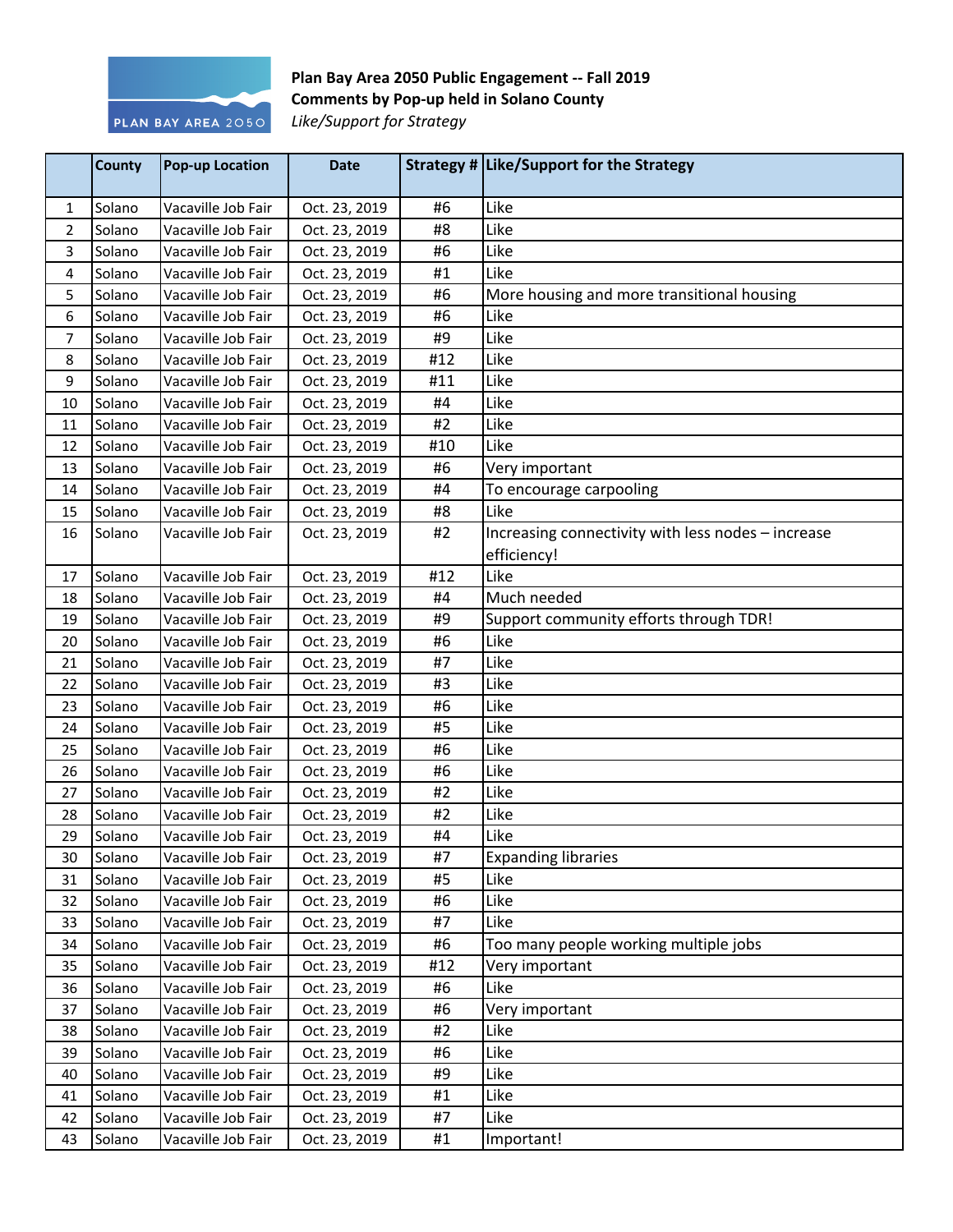|    | <b>County</b> | <b>Pop-up Location</b> | <b>Date</b>   |     | Strategy # Like/Support for the Strategy                    |
|----|---------------|------------------------|---------------|-----|-------------------------------------------------------------|
| 44 | Solano        | Vacaville Job Fair     | Oct. 23, 2019 | #6  | Like                                                        |
| 45 | Solano        | Vacaville Job Fair     | Oct. 23, 2019 | #9  | Enforce them                                                |
| 46 | Solano        | Vacaville Job Fair     | Oct. 23, 2019 | #6  | Like                                                        |
| 47 | Solano        | Vacaville Job Fair     | Oct. 23, 2019 | #9  | Like                                                        |
| 48 | Solano        | Vacaville Job Fair     | Oct. 23, 2019 | #2  | Need better public transportation                           |
| 49 | Solano        | Vacaville Job Fair     | Oct. 23, 2019 | #2  | Public transportation needs to improve                      |
| 50 | Solano        | Vacaville Job Fair     | Oct. 23, 2019 | #3  | Bike path improvements                                      |
| 51 | Solano        | Vacaville Job Fair     | Oct. 23, 2019 | #2  | Public transportation is not available on weekends and      |
|    |               |                        |               |     | evenings                                                    |
| 52 | Solano        | Vacaville Job Fair     | Oct. 23, 2019 | #2  | Public transportation needs to improve                      |
| 53 | Solano        | Vacaville FMarket      | Oct. 26, 2019 | #12 | Also, more work from home options for families              |
| 54 | Solano        | Vacaville FMarket      | Oct. 26, 2019 | #12 | Too hard for a family to make it, even with two incomes.    |
|    |               |                        |               |     | Even babysitters are a challenge                            |
| 55 | Solano        | Vacaville FMarket      | Oct. 26, 2019 | #12 | Yes                                                         |
| 56 | Solano        | Vacaville FMarket      | Oct. 26, 2019 | #14 | Yes                                                         |
| 57 | Solano        | Vacaville FMarket      | Oct. 26, 2019 | #14 | New businesses that start here will hire here               |
| 58 | Solano        | Vacaville FMarket      | Oct. 26, 2019 | #14 | Keep communities vibrant by helping individuals take a      |
|    |               |                        |               |     | home business to main street                                |
| 59 | Solano        | Vacaville FMarket      | Oct. 26, 2019 | #3  | Absolutely! The high school needs to be connected to a      |
|    |               |                        |               |     | bike network                                                |
| 60 | Solano        | Vacaville FMarket      | Oct. 26, 2019 | #5  | Great to have apartment near transit commuters, but         |
|    |               |                        |               |     | that's for starters. People need to have affordable options |
|    |               |                        |               |     | to buy                                                      |
| 61 | Solano        | Vacaville FMarket      | Oct. 26, 2019 | #5  | As downtowns redevelop, we need to ensure displacement      |
|    |               |                        |               |     | is addressed                                                |
| 62 | Solano        | Vacaville FMarket      | Oct. 26, 2019 | #5  | Transit oriented development is important                   |
| 63 | Solano        | Vacaville FMarket      | Oct. 26, 2019 | #4  | Having a fast way to get on transit would help              |
| 64 | Solano        | Vacaville FMarket      | Oct. 26, 2019 | #7  | Likes revitalization of empty and underutilized lots        |
| 65 | Solano        | Vacaville FMarket      | Oct. 26, 2019 | #1  | Need streets where people drive slower - on local streets   |
| 66 | Solano        | Vacaville FMarket      | Oct. 26, 2019 | #1  | Between Vacaville and Fairfield, the roads and freeways     |
|    |               |                        |               |     | are congested                                               |
| 67 | Solano        | Vacaville FMarket      | Oct. 26, 2019 | #1  | Need to add more lanes to Hwy. 80; need more than two       |
|    |               |                        |               |     | lanes                                                       |
| 68 | Solano        | Vacaville FMarket      | Oct. 26, 2019 | #2  | Would love to have better transit service in Solano County; |
|    |               |                        |               |     | transit ends too early                                      |
| 69 | Solano        | Vacaville FMarket      | Oct. 26, 2019 | #2  | Get cars off the road and reduce emissions                  |
| 70 | Solano        | Vacaville FMarket      | Oct. 26, 2019 | #2  | Rail! Might be only solution for congestion                 |
| 71 | Solano        | Vacaville FMarket      | Oct. 26, 2019 | #3  | Protected bike lanes; dedicated lanes. I feel like I'm in   |
|    |               |                        |               |     | danger when I bike!                                         |
| 72 | Solano        | Vacaville FMarket      | Oct. 26, 2019 | #3  | In Vacaville, we could use more bike lanes. People are      |
|    |               |                        |               |     | afraid to bike on streets today                             |
| 73 | Solano        | Vacaville FMarket      | Oct. 26, 2019 | #3  | Need to close gaps. There is a bridge that makes a corridor |
|    |               |                        |               |     | difficult                                                   |
| 74 | Solano        | Vacaville FMarket      | Oct. 26, 2019 | #7  | There are three shopping centers closing. Need more         |
|    |               |                        |               |     | community space with events. More live-work spaces.         |
| 75 | Solano        | Vacaville FMarket      | Oct. 26, 2019 | #8  | Make it easier to build reasonable projects                 |
| 76 | Solano        | Vacaville FMarket      | Oct. 26, 2019 | #10 | All new homes to be EU ready                                |
| 77 | Solano        | Vacaville FMarket      | Oct. 26, 2019 | #10 | Water efficiency in new development and landscaping         |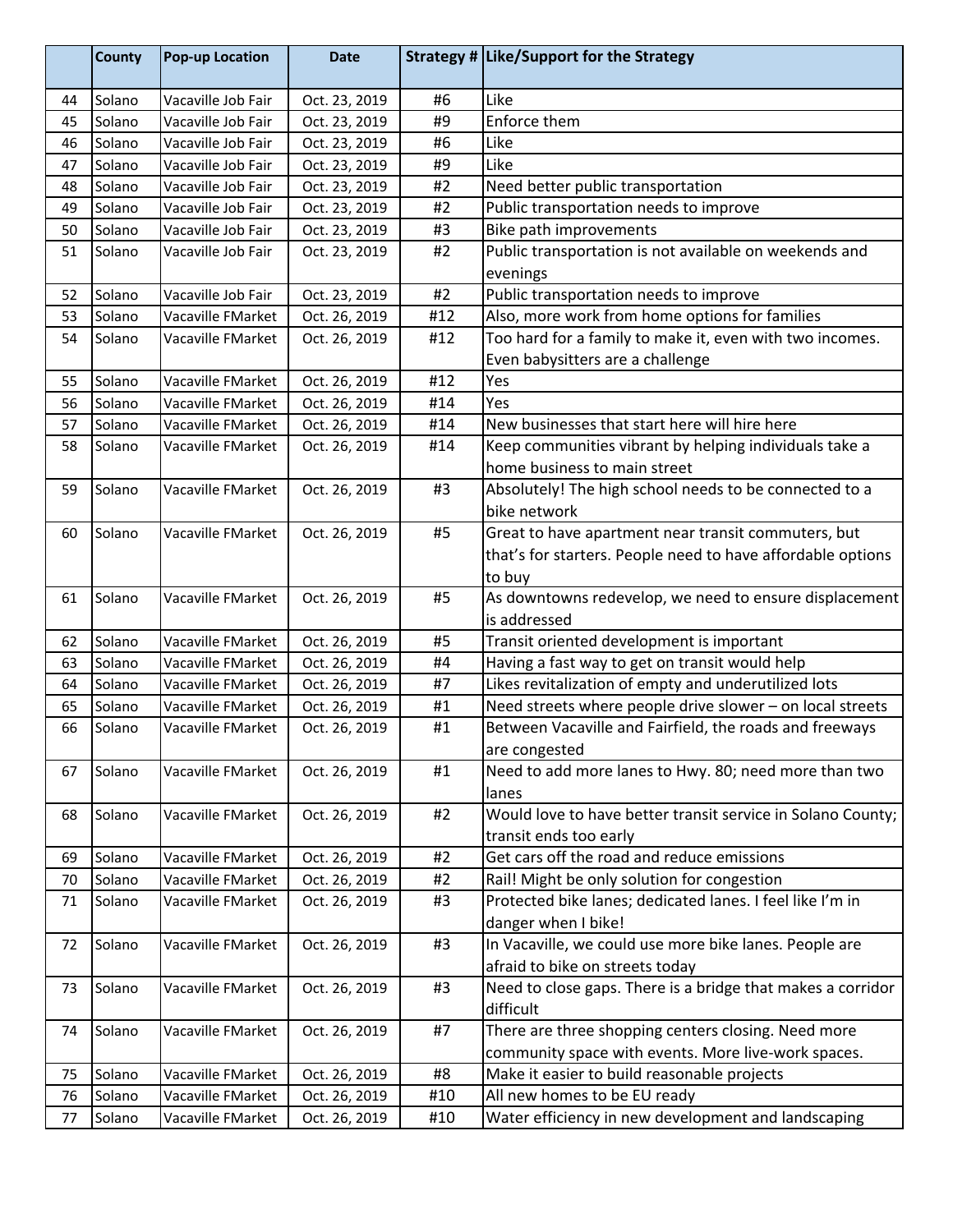|     | <b>County</b> | <b>Pop-up Location</b> | <b>Date</b>   |     | Strategy # Like/Support for the Strategy                                                                                    |
|-----|---------------|------------------------|---------------|-----|-----------------------------------------------------------------------------------------------------------------------------|
| 78  | Solano        | Vacaville FMarket      | Oct. 26, 2019 | #9  | Preservation of open space; keep building in one area, not<br>spread out                                                    |
| 79  | Solano        | Vacaville FMarket      | Oct. 26, 2019 | #9  | This is a two-edged sword; community has done better<br>recently; keep current trends                                       |
| 80  | Solano        | Vacaville FMarket      | Oct. 26, 2019 | #9  | Vaca-valley-grange. Need to reduce constraints/regulations<br>on farms. Need to be able to do events to add new<br>business |
| 81  | Solano        | Vacaville FMarket      | Oct. 26, 2019 | #11 | An issue for SF, but also in Martinez. In Martinez, we'll lose<br>open space                                                |
| 82  | Solano        | Vacaville FMarket      | Oct. 26, 2019 | #12 | Childcare is a BIG struggle for working families; big<br>inhibitor for working mom's                                        |
| 83  | Solano        | Vacaville FMarket      | Oct. 26, 2019 | #6  | Need to get developers on board with building affordable<br>units                                                           |
| 84  | Solano        | Vacaville FMarket      | Oct. 26, 2019 | #6  | Yes! There is nothing on the market; need more options<br>that are affordable for young families                            |
| 85  | Solano        | Vacaville FMarket      | Oct. 26, 2019 | #7  | Maybe also parking structures                                                                                               |
| 86  | Solano        | Vacaville FMarket      | Oct. 26, 2019 | #7  | Like the idea of live/work spaces                                                                                           |
| 87  | Solano        | Vacaville FMarket      | Oct. 26, 2019 | #13 | New offices should have to use busses like Google; *for<br>established businesses                                           |
| 88  | Solano        | Vallejo FMarket        | Oct. 26, 2019 | #2  | <b>Totally agree</b>                                                                                                        |
| 89  | Solano        | Vallejo FMarket        | Oct. 26, 2019 | #7  | Like                                                                                                                        |
| 90  | Solano        | Vallejo FMarket        | Oct. 26, 2019 | #8  | Like                                                                                                                        |
| 91  | Solano        | Vallejo FMarket        | Oct. 26, 2019 | #1  | Major                                                                                                                       |
| 92  | Solano        | Vallejo FMarket        | Oct. 26, 2019 | #2  | Get it to extend to Sacramento; outside of driving;<br>something like SMART                                                 |
| 93  | Solano        | Vallejo FMarket        | Oct. 26, 2019 | #3  | Like                                                                                                                        |
| 94  | Solano        | Vallejo FMarket        | Oct. 26, 2019 | #8  | Gotta make it easier                                                                                                        |
| 95  | Solano        | Vallejo FMarket        | Oct. 26, 2019 | #12 | Hard to live in the Bay Area if you don't make over a<br>certain amount                                                     |
| 96  | Solano        | Vallejo FMarket        | Oct. 26, 2019 | #9  | Like                                                                                                                        |
| 97  | Solano        | Vallejo FMarket        | Oct. 26, 2019 | #4  | Already happening; app Hopthru; for the ferries                                                                             |
| 98  | Solano        | Vallejo FMarket        | Oct. 26, 2019 | #6  | Allow diversity to happen or else towns will lose their<br>natural charm                                                    |
| 99  | Solano        | Vallejo FMarket        | Oct. 26, 2019 | #7  | BAE Bay Area Economics has done a study on this                                                                             |
| 100 | Solano        | Vallejo FMarket        | Oct. 26, 2019 | #2  | Like this idea                                                                                                              |
| 101 | Solano        | Vallejo FMarket        | Oct. 26, 2019 | #3  | Like                                                                                                                        |
| 102 | Solano        | Vallejo FMarket        | Oct. 26, 2019 | #2  | Support                                                                                                                     |
| 103 | Solano        | Vallejo FMarket        | Oct. 26, 2019 | #3  | Support                                                                                                                     |
| 104 | Solano        | Vallejo FMarket        | Oct. 26, 2019 | #9  | Support                                                                                                                     |
| 105 | Solano        | Vallejo FMarket        | Oct. 26, 2019 | #11 | Support                                                                                                                     |
| 106 | Solano        | Vallejo FMarket        | Oct. 26, 2019 | #14 | Co-op incubator                                                                                                             |
| 107 | Solano        | Vallejo FMarket        | Oct. 26, 2019 | #1  | Vallejo needs more funding to improve roads                                                                                 |
| 108 | Solano        | Vallejo FMarket        | Oct. 26, 2019 | #5  | Support                                                                                                                     |
| 109 | Solano        | Vallejo FMarket        | Oct. 26, 2019 | #6  | Support                                                                                                                     |
| 110 | Solano        | Vallejo FMarket        | Oct. 26, 2019 | #12 | Support                                                                                                                     |
| 111 | Solano        | Vallejo FMarket        | Oct. 26, 2019 | #2  | Like                                                                                                                        |
| 112 | Solano        | Vallejo FMarket        | Oct. 26, 2019 | #7  | Like                                                                                                                        |
| 113 | Solano        | Vallejo FMarket        | Oct. 26, 2019 | #9  | Like                                                                                                                        |
| 114 | Solano        | Vallejo FMarket        | Oct. 26, 2019 | #13 | Like                                                                                                                        |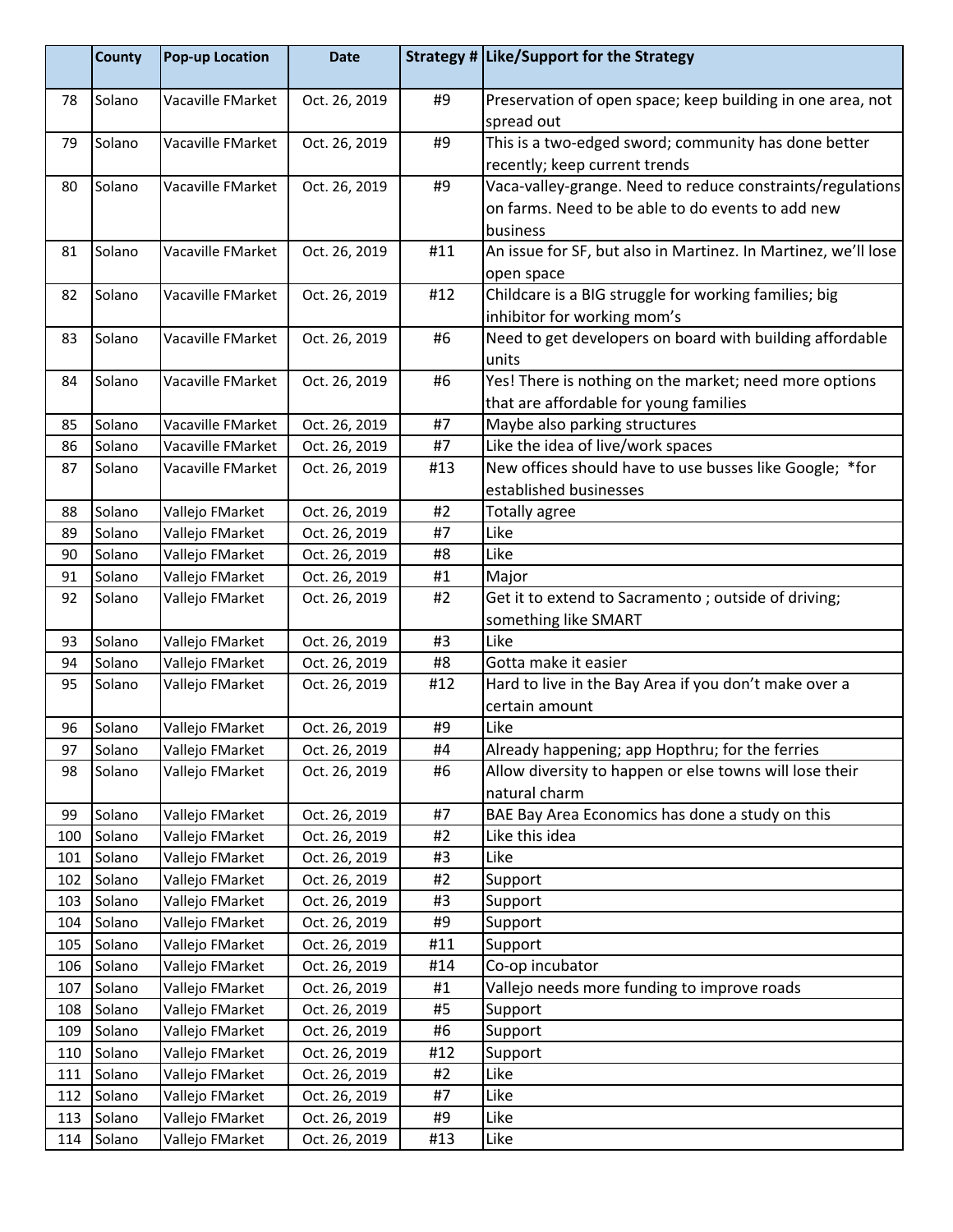|     | <b>County</b> | Pop-up Location | <b>Date</b>   |     | Strategy # Like/Support for the Strategy                    |
|-----|---------------|-----------------|---------------|-----|-------------------------------------------------------------|
| 115 | Solano        | Vallejo FMarket | Oct. 26, 2019 | #4  | Important                                                   |
| 116 | Solano        | Vallejo FMarket | Oct. 26, 2019 | #2  | Support                                                     |
| 117 | Solano        | Vallejo FMarket | Oct. 26, 2019 | #1  | Support                                                     |
| 118 | Solano        | Vallejo FMarket | Oct. 26, 2019 | #3  | Support bike & ped                                          |
| 119 | Solano        | Vallejo FMarket | Oct. 26, 2019 | #2  | Support public transportation                               |
| 120 | Solano        | Vallejo FMarket | Oct. 26, 2019 | #5  | High density housing                                        |
| 121 | Solano        | Vallejo FMarket | Oct. 26, 2019 | #6  | Support                                                     |
| 122 | Solano        | Vallejo FMarket | Oct. 26, 2019 | #7  | Support                                                     |
| 123 | Solano        | Vallejo FMarket | Oct. 26, 2019 | #6  | Affordable housing for seniors                              |
| 124 | Solano        | Vallejo FMarket | Oct. 26, 2019 | #5  | Love it                                                     |
| 125 | Solano        | Vallejo FMarket | Oct. 26, 2019 | #6  | Most important                                              |
| 126 | Solano        | Vallejo FMarket | Oct. 26, 2019 | #7  | Like                                                        |
| 127 | Solano        | Vallejo FMarket | Oct. 26, 2019 | #8  | Like                                                        |
| 128 | Solano        | Vallejo FMarket | Oct. 26, 2019 | #3  | Mimic Holland's system                                      |
| 129 | Solano        | Vallejo FMarket | Oct. 26, 2019 | #6  | Needs to be more affordable                                 |
| 130 | Solano        | Vallejo FMarket | Oct. 26, 2019 | #14 | Like                                                        |
| 131 | Solano        | Vallejo FMarket | Oct. 26, 2019 | #8  | Like                                                        |
| 132 | Solano        | Vallejo FMarket | Oct. 26, 2019 | #11 | Like                                                        |
| 133 | Solano        | Vallejo FMarket | Oct. 26, 2019 | #14 | Look at La Cocina in SF and the Junior Achievement          |
|     |               |                 |               |     | program for kids                                            |
| 134 | Solano        | Vallejo FMarket | Oct. 26, 2019 | #4  | Like                                                        |
| 135 | Solano        | Vallejo FMarket | Oct. 26, 2019 | #5  | Like                                                        |
| 136 | Solano        | Vallejo FMarket | Oct. 26, 2019 | #7  | Like                                                        |
| 137 | Solano        | Vallejo FMarket | Oct. 26, 2019 | #6  | Make sure the money goes towards developing affordable      |
|     |               |                 |               |     | housing within a 15-mile radius                             |
| 138 | Solano        | Vallejo FMarket | Oct. 26, 2019 | #2  | Add a train station where the old Walmart was, in Vallejo;  |
|     |               |                 |               |     | surface rail from there to other transit hubs and Six Flags |
| 139 | Solano        | Vallejo FMarket | Oct. 26, 2019 | #2  | Self driving buses - like at Bishop Ranch                   |
| 140 | Solano        | Vallejo FMarket | Oct. 26, 2019 | #2  | Need to reduce public transportation costs; costs \$28      |
|     |               |                 |               |     | round trip to take the Ferry                                |
| 141 | Solano        | Vallejo FMarket | Oct. 26, 2019 | #3  | Not enough ways to get across corridors to different parts  |
|     |               |                 |               |     | of the region via bike - like the Carquinez Bridge          |
| 142 | Solano        | Vallejo FMarket | Oct. 26, 2019 | #5  | Place a moratorium on SFR in areas that are primarily SFR   |
|     |               |                 |               |     | and build up with denser housing                            |
| 143 | Solano        | Vallejo FMarket | Oct. 26, 2019 | #2  | Rail from Vallejo to American Canyon - Napa Junction to     |
|     |               |                 |               |     | hub with SMART and hub to Suisun to So Pacific and          |
|     |               |                 |               |     | through to Napa                                             |
| 144 | Solano        | Vallejo FMarket | Oct. 26, 2019 | #2  | North Bay has been left out of the whole transit system;    |
|     |               |                 |               |     | missing the complete transit loop                           |
| 145 | Solano        | Vallejo FMarket | Oct. 26, 2019 | #6  | The percentage that goes to low income is minuscule; need   |
|     |               |                 |               |     | at least 40%; be cautious of where people build             |
| 146 | Solano        | Vallejo FMarket | Oct. 26, 2019 | #5  | How do we make it happen? What about low-performing         |
|     |               |                 |               |     | schools? If people don't have to worry about housing they   |
|     |               |                 |               |     | can focus on school                                         |
| 147 | Solano        | Vallejo FMarket | Oct. 26, 2019 | #6  | How do we make it happen? Permits and zoning are a          |
|     |               |                 |               |     | nightmare                                                   |
| 148 | Solano        | Vallejo FMarket | Oct. 26, 2019 | #7  | How do we make it happen?                                   |
| 149 | Solano        | Vallejo FMarket | Oct. 26, 2019 | #8  | How do we make it happen? Permits and zoning are a          |
|     |               |                 |               |     | nightmare                                                   |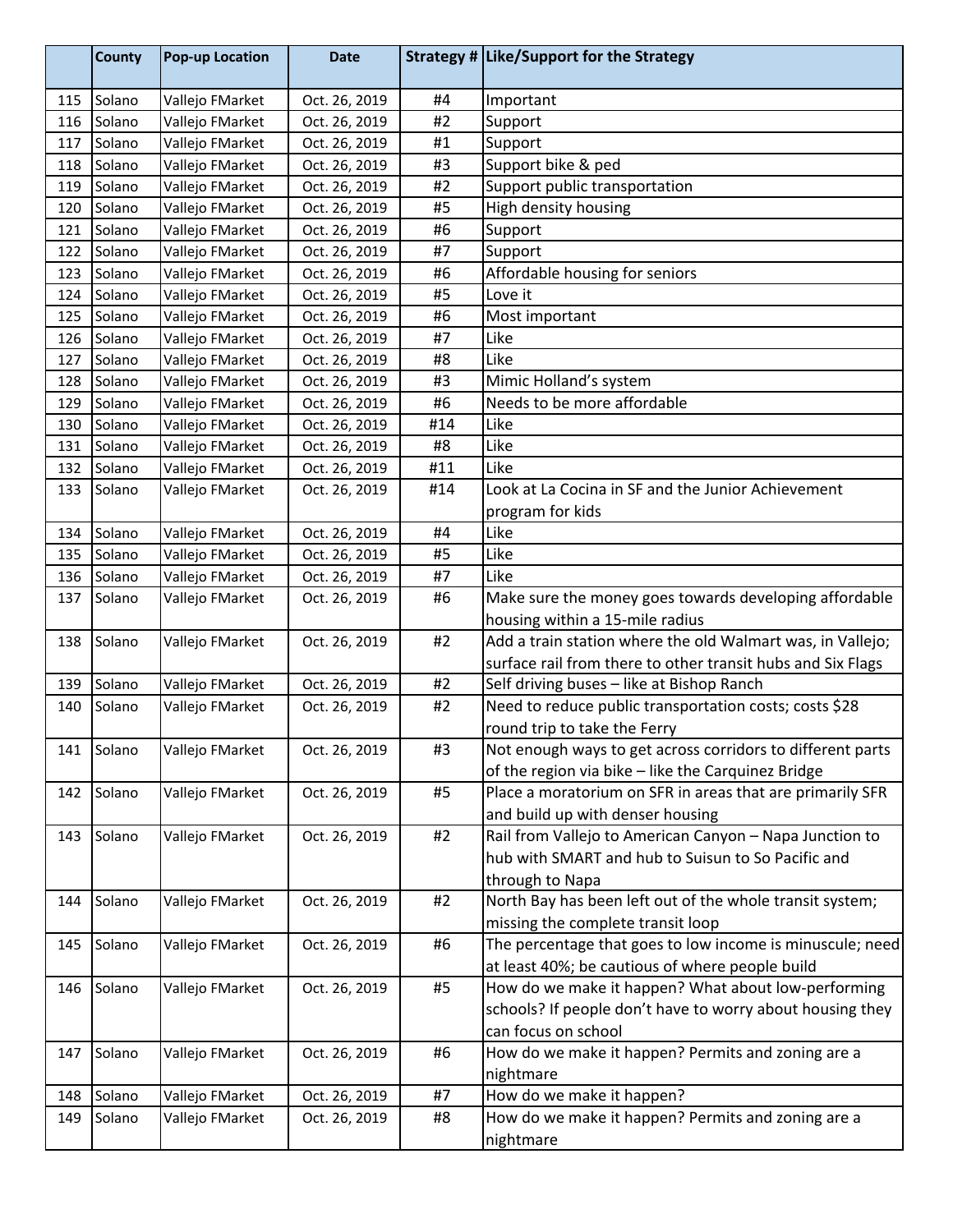|     | <b>County</b> | <b>Pop-up Location</b> | <b>Date</b>   |    | Strategy # Like/Support for the Strategy                        |
|-----|---------------|------------------------|---------------|----|-----------------------------------------------------------------|
| 150 | Solano        | Vallejo FMarket        | Oct. 26, 2019 | #1 | Traffic up here is worse than Southern California, which        |
|     |               |                        |               |    | leads to disgruntled drivers                                    |
| 151 | Solano        | Vallejo FMarket        | Oct. 26, 2019 | #2 | More ferries and more ferry runs                                |
| 152 | Solano        | Vallejo FMarket        | Oct. 26, 2019 | #5 | Need higher density housing                                     |
| 153 | Solano        | Vallejo FMarket        | Oct. 26, 2019 | #5 | Housing strategies - think Pleasant Hill                        |
| 154 | <b>Solano</b> | Vallejo FMarket        | Oct. 26, 2019 | #6 | New housing built but it is not for low income people who       |
|     |               |                        |               |    | make minimum wage                                               |
| 155 | Solano        | Vallejo FMarket        | Oct. 26, 2019 | #5 | How are we going to get it passed? Get people shelter and       |
|     |               |                        |               |    | showers; has to be affordable                                   |
| 156 | Solano        | Vallejo FMarket        | Oct. 26, 2019 | #2 | I use public transportaton all the time. I'd like to see better |
|     |               |                        |               |    | service through steamlining bus routes, developing rapid &      |
|     |               |                        |               |    | express bus services, investing more in rail (either new        |
|     |               |                        |               |    | construction or rehabilitating old lines) and reallocating gas  |
|     |               |                        |               |    | ltax funds for a more robust transit network.                   |
|     |               |                        |               |    |                                                                 |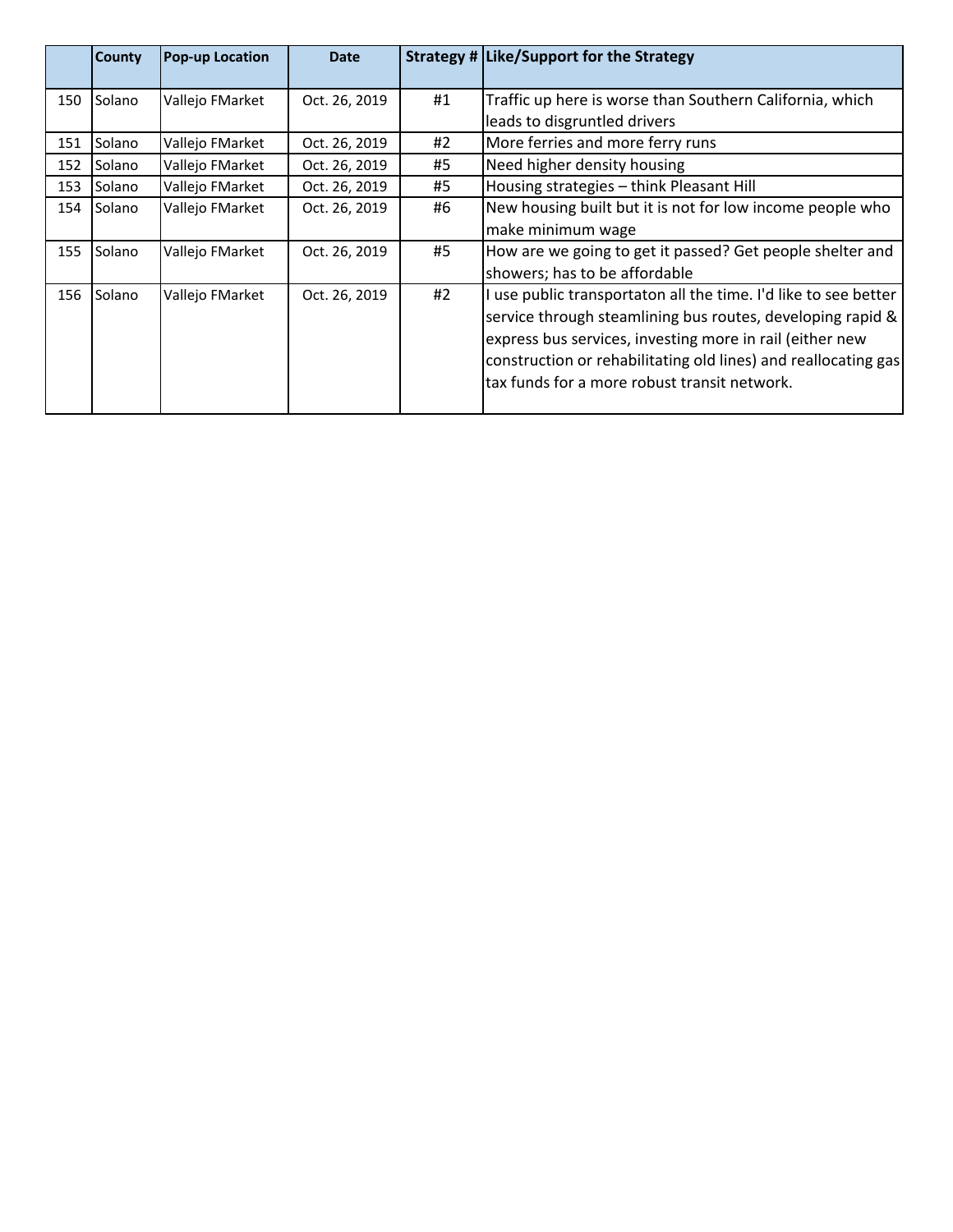

## Plan Bay Area 2050 Public Engagement -- Fall 2019 **Comments by Pop-up held in Solano County** *Dislike/Don't Support Strategy*

|                | <b>County</b>  | <b>Pop-up Location</b> | <b>Date</b>   |     | Strategy # Dislike/Do Not Support the Strategy                    |
|----------------|----------------|------------------------|---------------|-----|-------------------------------------------------------------------|
| 1              | Solano         | Vacaville Job Fair     | Oct. 23, 2019 | #8  | Don't like                                                        |
| $\overline{2}$ | Solano         | Vacaville Job Fair     | Oct. 23, 2019 | #13 | Don't like                                                        |
| 3              | Solano         | Vacaville FMarket      | Oct. 26, 2019 | #5  | Low-performing schools/communities also need housing.             |
|                |                |                        |               |     | Language on this one may need to be clarified.                    |
| 4              | Solano         | Vacaville FMarket      | Oct. 26, 2019 | #4  | What about out-to-towners? How would they know about it?          |
| 5              | Solano         | Vacaville FMarket      | Oct. 26, 2019 | #11 | Expand to the rivers! Need to think about sediment and            |
|                |                |                        |               |     | pollution/trash.                                                  |
| 6              | Solano         | Vallejo FMarket        | Oct. 26, 2019 | #2  | Don't spend billions on another Bay crossing; BART should go      |
|                |                |                        |               |     | out to ACE Trains                                                 |
| 7              | <b>Solano</b>  | Vallejo FMarket        | Oct. 26, 2019 | #11 | Not going to work; use levees                                     |
| 8              | Solano         | Vallejo FMarket        | Oct. 26, 2019 | #13 | Will not work; talk to contractors and to Habitat for             |
|                |                |                        |               |     | Humanity. Cities already add a huge fee                           |
| 9              | Solano         | Vallejo FMarket        | Oct. 26, 2019 | #1  | Something needs to change                                         |
| 10             | <b>ISolano</b> | Vallejo FMarket        | Oct. 26, 2019 | #9  | No to protecting farm lands that aren't farm lands - like wine    |
|                |                |                        |               |     | vineyards in Napa                                                 |
|                | 11 Solano      | Vallejo FMarket        | Oct. 26, 2019 | #13 | It's a no for now                                                 |
| 12             | Solano         | Vallejo FMarket        | Oct. 26, 2019 | #5  | No; concerned about property values                               |
| 13             | Solano         | Vallejo FMarket        | Oct. 26, 2019 | #7  | No; prefer to focus on encouraging commercial stability           |
| 14             | Solano         | Vallejo FMarket        | Oct. 26, 2019 | #13 | Hard to do when there is housing crisis $-$ affordable housing in |
|                |                |                        |               |     | Vallejo but residents drive far to their jobs                     |
| 15             | Solano         | Vallejo FMarket        | Oct. 26, 2019 | #13 | Fees for infrastructure are too high; get it out of new           |
|                |                |                        |               |     | development fees - don't make growth pay for all of the           |
|                |                |                        |               |     | infrastructure needs; everyone should pay for it                  |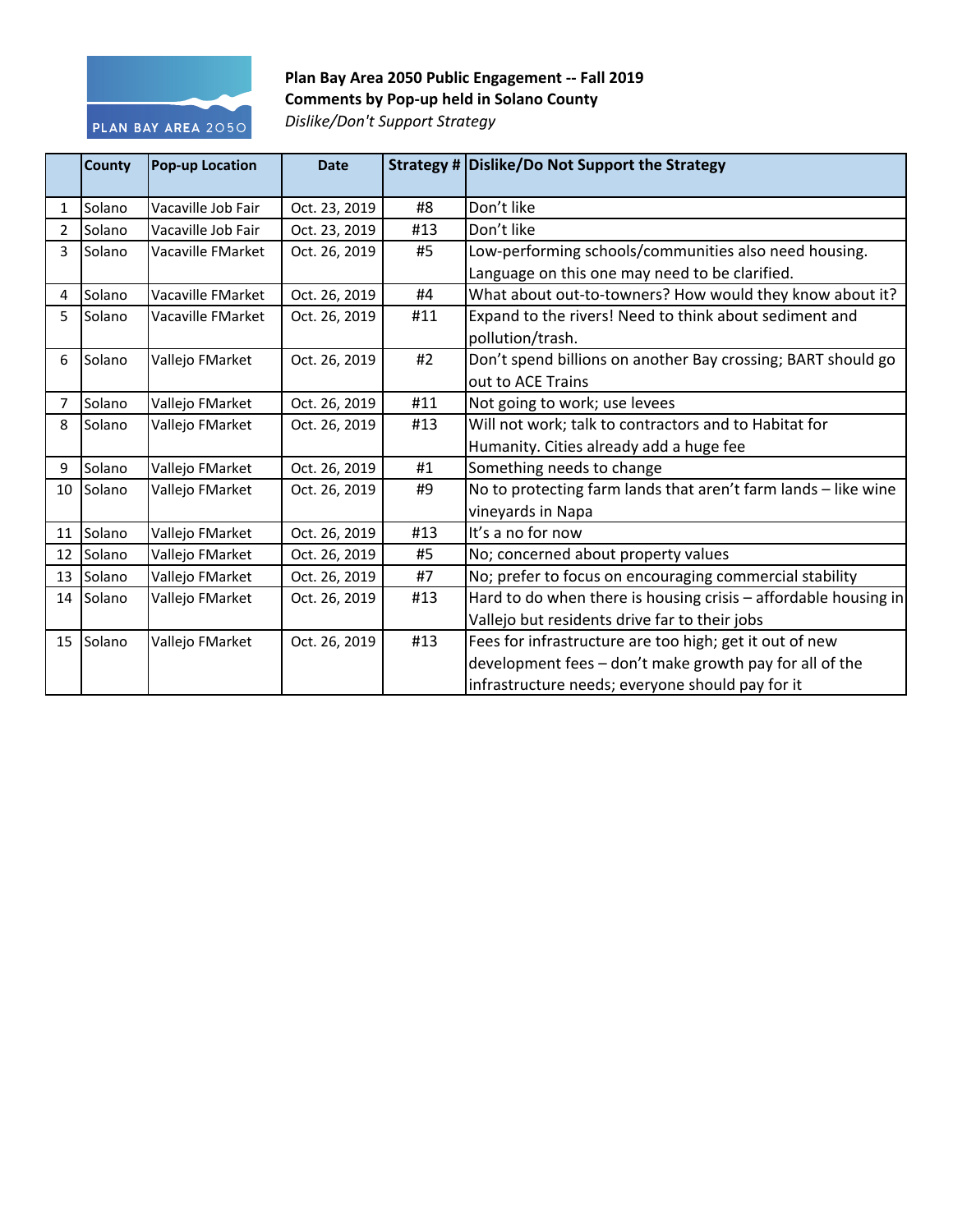

## Plan Bay Area 2050 Public Engagement -- Fall 2019 **Comments by Pop-up held in Solano County** *Comments/New Ideas*

|                | County    | <b>Pop-up Location</b> | <b>Date</b>   | <b>Comments/New Ideas</b>                                                   |
|----------------|-----------|------------------------|---------------|-----------------------------------------------------------------------------|
| $\mathbf{1}$   | Solano    | Vacaville Job Fair     | Oct. 23, 2019 | Expand transit to local industry and job centers                            |
| $\overline{2}$ | Solano    | Vacaville Job Fair     | Oct. 23, 2019 | Connecting cities with public transit for people with accessibility issues  |
| $\overline{3}$ | Solano    | Vacaville Job Fair     | Oct. 23, 2019 | No new housing                                                              |
| 4              | Solano    | Vacaville Job Fair     | Oct. 23, 2019 | We have over-built high-income housing; we need more low income             |
|                |           |                        |               | housing                                                                     |
| 5              | Solano    | Vacaville Job Fair     | Oct. 23, 2019 | Bring in the new schools/ infrastructure before new housing                 |
| 6              | Solano    | Vacaville Job Fair     | Oct. 23, 2019 | Hiking trails need garbage cans and to be cleaned up                        |
| $\overline{7}$ | Solano    | Vacaville Job Fair     | Oct. 23, 2019 | Need more attention to schools                                              |
| 8              | Solano    | Vacaville Job Fair     | Oct. 23, 2019 | Implement nature into city -- rooftop gardens; solar on all parking         |
| 9              | Solano    | Vacaville Job Fair     | Oct. 23, 2019 | Elderly people cannot get around with public transportation                 |
| 10             | Solano    | Vacaville FMarket      | Oct. 26, 2019 | Reduce regulation on trucks (diesel). It makes it impossible to have viable |
|                |           |                        |               | business. "It takes a lot of jars of honey to buy a truck."                 |
| 11             | Solano    | Vacaville FMarket      | Oct. 26, 2019 | Make it easier for businesses to start/keep business; too much regulation   |
|                |           |                        |               |                                                                             |
| 12             | Solano    | Vacaville FMarket      | Oct. 26, 2019 | More mixed use housing; people can walk to the store and not drive          |
|                |           |                        |               | everywhere                                                                  |
| 13             | Solano    | Vacaville FMarket      | Oct. 26, 2019 | Schools: Not enough schools for the amount of housing being built. Need     |
|                |           |                        |               | to think about the whole package.                                           |
| 14             | Solano    | Vacaville FMarket      | Oct. 26, 2019 | Businesses are moving into residential neighborhoods and changing the       |
|                |           |                        |               | community; protect residential neighborhoods                                |
| 15             | Solano    | Vacaville FMarket      | Oct. 26, 2019 | Need affordable homes in all communities                                    |
| 16             | Solano    | Vacaville FMarket      | Oct. 26, 2019 | Too much collective-ism. Too much socialism. Don't trust ABAG. Do not       |
|                |           |                        |               | want to go down.                                                            |
| 17             | Solano    | Vacaville FMarket      | Oct. 26, 2019 | Green policies; organic farming                                             |
| 18             | Solano    | Vacaville FMarket      | Oct. 26, 2019 | Need businesses downtown to get people to come out!                         |
| 19             | Solano    | Vacaville FMarket      | Oct. 26, 2019 | Devalue property. Properties are selling for too much. Plus the cost of     |
|                |           |                        |               | taxes and insurance makes it impossible for most; need realistic property   |
|                |           |                        |               | values.                                                                     |
|                | 20 Solano | Vacaville FMarket      | Oct. 26, 2019 | ADUs re good - just need to fit with the neighborhood, not for AirB&B       |
| 21             | Solano    | Vacaville FMarket      | Oct. 26, 2019 | We don't need more parking structures!                                      |
| 22             | Solano    | Vacaville FMarket      | Oct. 26, 2019 | Smaller homes - split a lot to allow smaller homes but infrastructure       |
|                |           |                        |               | can't handle it right now; lower costs                                      |
| 23             | Solano    | Vacaville FMarket      | Oct. 26, 2019 | Need less regulation; BAAQMD is going too far                               |
|                | 24 Solano | Vacaville FMarket      | Oct. 26, 2019 | More garbage cans! Less liter.                                              |

development trend. 26 Solano Vacaville FMarket | Oct. 26, 2019 | AirB&B is changing the neighborhood; investors and developers are buying properties, not for families 27 Solano Vallejo FMarket | Oct. 26, 2019 | Break up PG&E 28 Solano  $\vert$ Vallejo FMarket  $\vert$  Oct. 26, 2019 Shut down the refineries – move them away from where people live. Don't forget air quality 29  $\vert$ Solano  $\vert$ Vallejo FMarket  $\vert$  Oct. 26, 2019  $\vert$ Provide networking and support for small businesses 30 Solano Vallejo FMarket | Oct. 26, 2019 Change the system completely so that buses are on demand, like Lyft 31  $\vert$ Solano  $\vert$ Vallejo FMarket  $\vert$  Oct. 26, 2019  $\vert$ Change building code to be off the grid; because of fires 32 Solano Vallejo FMarket | Oct. 26, 2019 More solar panels and micro grids

25 Solano Vacaville FMarket | Oct. 26, 2019 | Over-crowdedness and impacts on infrastructure with today's